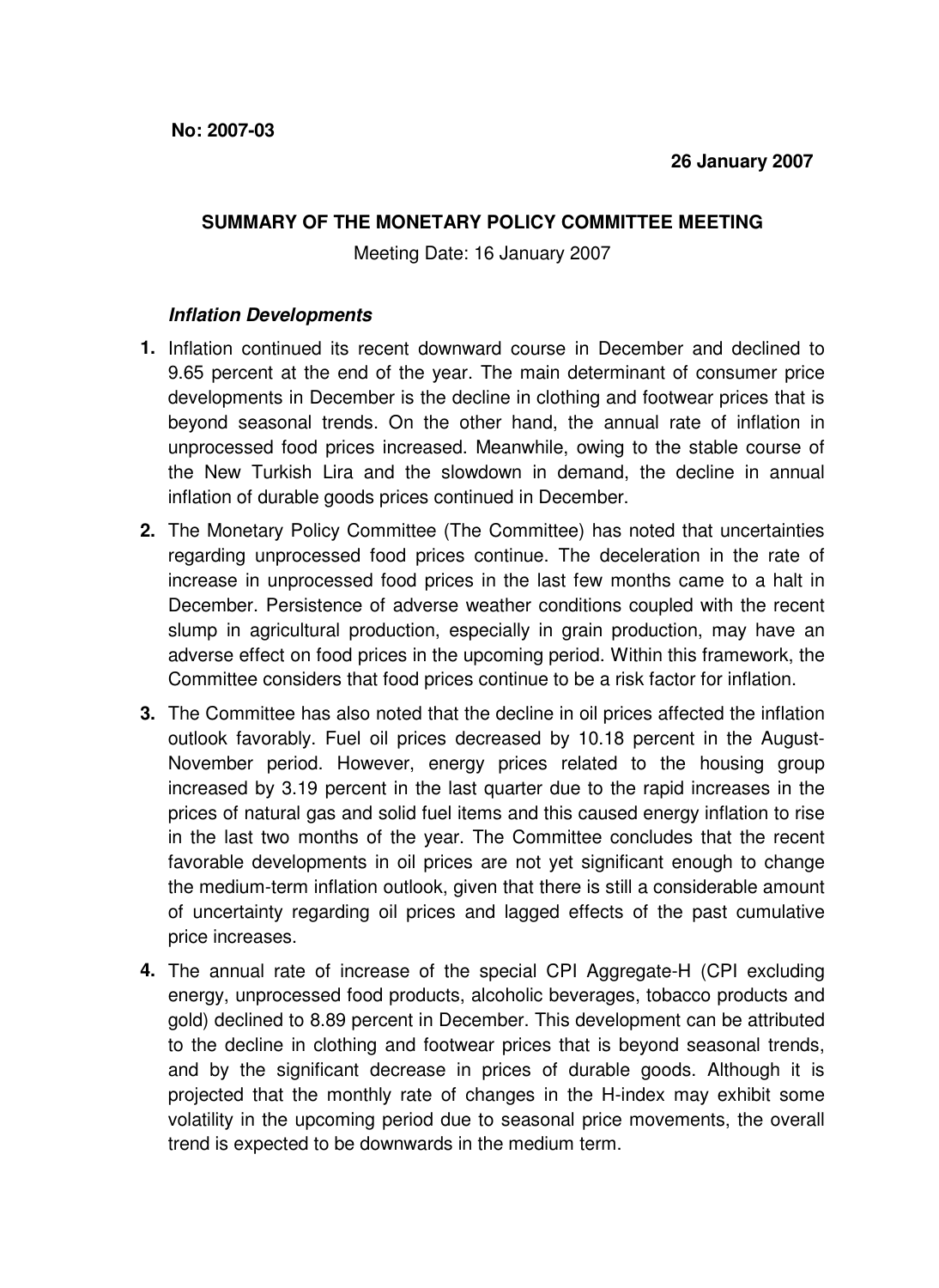**5.** In 2006, the decline in annual inflation of services was quite limited, due to the persistent high inflation in the prices of rents and accommodation services. The possibility of the continuance of this trend in the upcoming period emerges as a risk factor for disinflation.

## **Factors Affecting Inflation**

- **6.** The Committee evaluates the recent data as broadly consistent with the outlook presented in the October Inflation Report.
- **7.** The slowdown in private consumption demand continues. After declining sharply in the third quarter as a result of depreciation of the YTL, increasing credit interest rates, and lower consumer confidence, the demand for durable goods increased moderately in the fourth quarter. Although seasonally adjusted data suggest that automobile sales are stronger than the previous quarter, the annual growth rate still remains negative. The data for the October-November period indicate a modest increase in white goods sales compared to the third quarter. Business Tendency Survey (BTS) indicators also point to a sluggish recovery in private consumption in the last quarter of 2006.
- **8.** Although consumer credit, which had stopped its rapid growth in the third quarter in line with the rise in interest rates, has shown some tendency to recover in the fourth quarter, there is still a significant slowdown in the rate of increase in consumer credit in annual terms. While housing loans grow at a low rate, vehicle loans continue to decline in real terms. These developments are in line with the slowdown in private consumption demand. The recent rise in credit utilization stems mainly from items other than housing and vehicle credits. This suggests that the coincidence of the New Year and the religious feast holidays has caused consumers to use consumer credits and credit cards intensively to meet their increased expenses. In other words, the recent hike in consumer credit does not point to a rebound; it can be largely explained by seasonal factors.
- **9.** External demand remains relatively strong. The net exports made a positive contribution to overall economic activity in the second half of the year. Sustained increases in labor productivity coupled with the robust economic activity in the EU, and the euro's strength against the US dollar support the export growth. The leading indicators pertaining to January suggest that external demand remains strong as of early 2007.
- **10.** Industrial production continued to increase during the last quarter of 2006 with the help of strong external demand. The high annual growth rate in industrial production in November can be explained by the higher number of working days compared to the same month of the previous year, due to the lunarcalendar-based religious holiday. However, the seasonally adjusted figures point to a rise in production as well. The high capacity utilization ratios in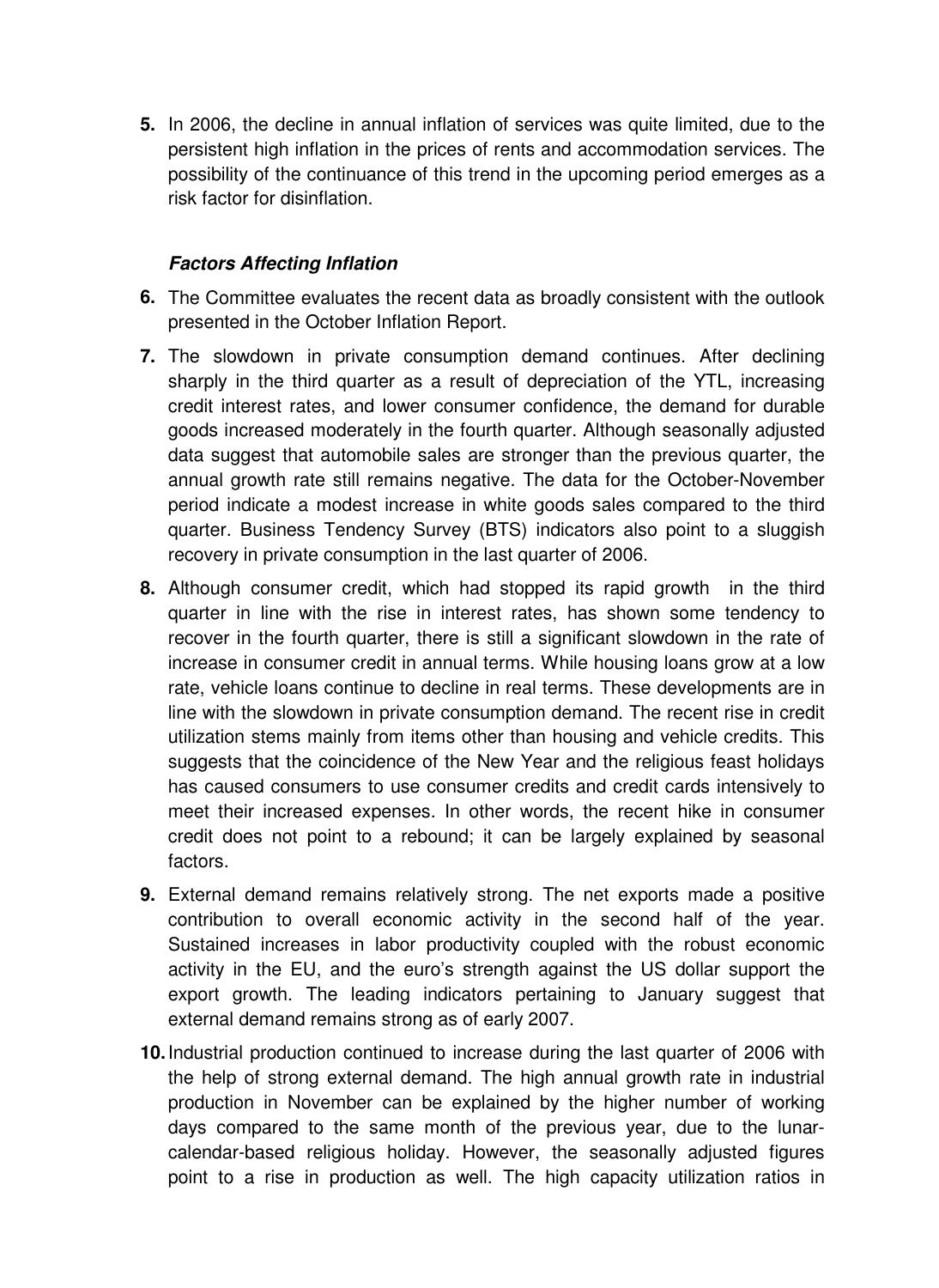manufacturing industry in December and the benign expectations of companies indicate that the rise in industrial production continued in December as well, pointing that industrial production has kept growing in the last quarter of 2006. Moreover, according to the BTS, the companies' expectations for production volume for the next three months in seasonally adjusted terms also exhibit positive signals for industrial production.

- **11.** The tightening in financial conditions, the increase in the relative prices of investment goods and the expectation of deceleration in domestic demand caused investment demand to slowdown in the second half of the year. The leading indicators pertaining to investment demand point to a rise in investment in the last quarter in seasonally adjusted terms. Sales of commercial vehicles increased in the last quarter compared to the third quarter. Imports of capital goods, as well as production and imports of machinery-equipment, office equipment, and electrical machinery and appliances in the October-November period exceeded those in the third quarter. The statistics on the construction permits and non-metallic minerals sector production that are closely related to construction investments indicate that robust activity in the construction sector continues. Moreover, the BTS indicators do not point to a significant deterioration in investment expenditure tendency over the next twelve-month period as of November, thereby supporting this view.
- **12.** To sum up, although economic activity has shown a tendency to recover in the last quarter of 2006, overall demand conditions continue to support disinflation. Despite the relatively strong course of external demand and increasing public expenditure, total demand slowed down compared to previous periods. The annual growth rate of output is expected to be low in the last quarter of 2006, due to the high base in end 2005. It is projected that the economic activity will continue to recover gradually in the upcoming period.
- **13.** Unit labor costs in the private manufacturing sector continued to decline since productivity increases were higher than the rise in real wages. This, in turn, continued to support the disinflation process in the third quarter of 2006. A similar trend is expected in the last quarter of the year.
- **14.** Recently available data indicate that the rate of decline in agricultural employment started to slow down significantly, while the employment in other sectors continued to rise. However, the fact that the unemployment rate in nonagricultural sectors is still as high as 11.9 percent suggests that the rise in employment has not yet reached a level that would exert pressure on inflation. On the other hand, the recent wage adjustments that are above the inflation target may hinder the disinflation process via its impact on expectations and production costs.
- **15.** Inflation expectations continue to improve. The distribution of inflation expectations that displayed a wide dispersion in June and July gained a more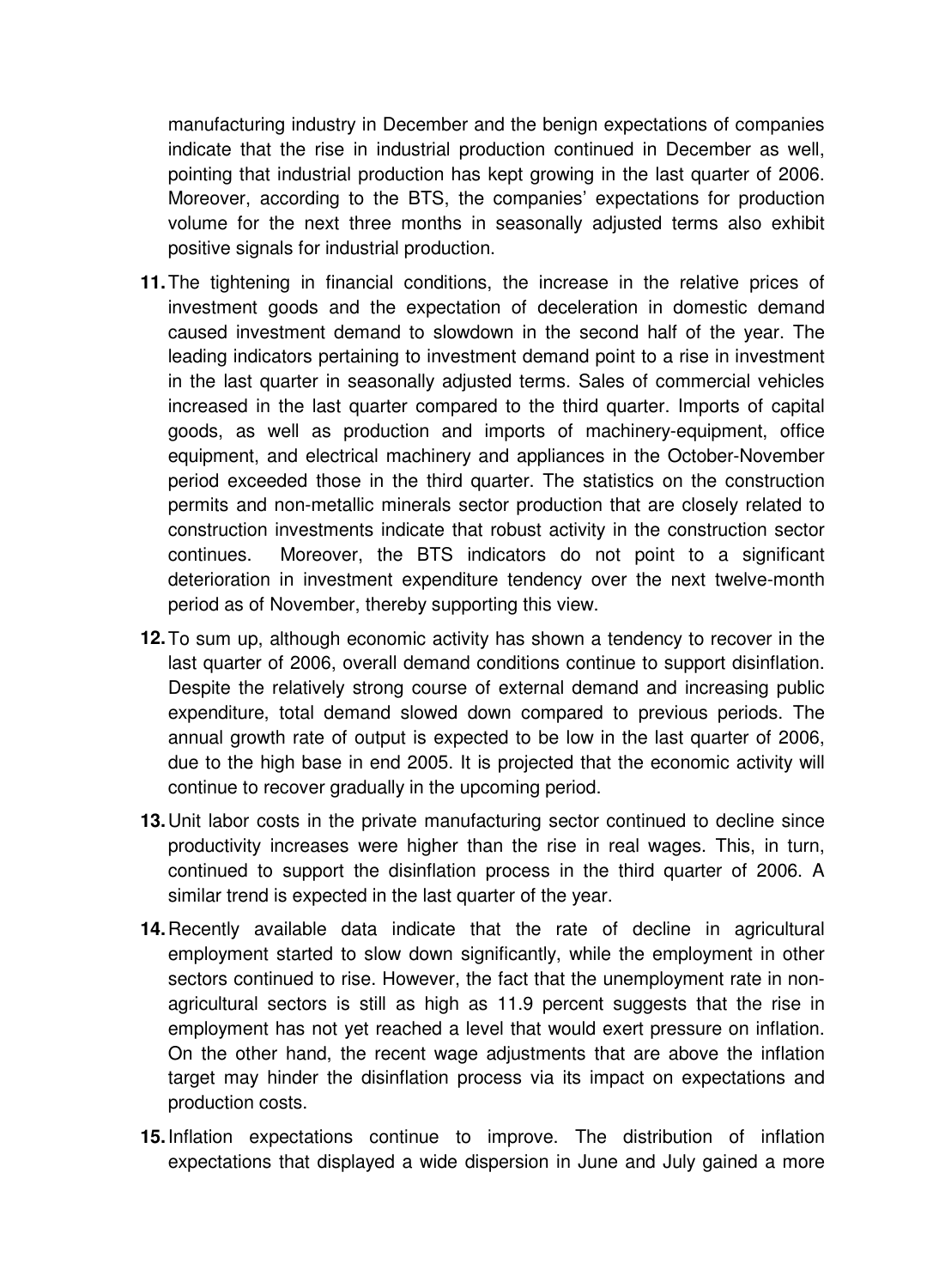consolidated structure in recent months. Agents still expect that the disinflation process will continue in the medium term. Nevertheless, medium-term inflation expectations are still significantly above the targets.

## **Monetary Policy and Risks**

- **16.** The Committee assesses that under the current circumstances monetary policy stance in Turkey is non-accommodative. The decline in inflation expectations has continued to tighten the monetary conditions in the last quarter of 2006. In other words, although policy rates remained unchanged, the real rates have continued to increase. Longer-term interest rates such as the interest rates on government securities and consumer loans stayed at higher levels.
- **17.** We expect aggregate demand conditions to support the underlying disinflation process in the next couple of quarters. However, there are some risks regarding the medium-term inflation outlook.
- **18.** The main risk factor for the medium-term inflation outlook can be stated as higher-than-expected inflation inertia, as currently manifested in the inertia in medium-term inflation expectations and services inflation. We expect that slowdown in the aggregate demand will induce a gradual decline in services inflation in the period ahead. However, given the low relative productivity growth in the sevices sector, backward-looking price setting behavior, and the sensitivity of services prices to wage hikes, the developments in prices of services should continue to be closely monitored. The recent wage hikes have highlighted these risks even more. Given that we plan to bring inflation down from 10 percent to 4 percent in a fairly short period of time, the Committe judges that the possibility of a sustained persistence in high services inflation stands as a major risk for the medium-term outlook. Realization of such a risk could require keeping the tight policy stance for an extended period.
- **19.** Another risk for the inflation outlook is the uncertainty regarding the impact of the monetary policy on aggregate demand. Lags in monetary policy transmission are time variant across countries, and the Turkish economy is no exception. The sizeable slowdown in the third quarter of 2006 was a result of lower confidence due to financial market volatility in May-June period, rather than an outcome of the tightened monetary policy. Although the tightening exercised since June 2006 started to be effective on private demand recently, the extent and the duration of the slowdown in overall economic activity remains to be seen. There are also some uncertainties related to the behavior of government spending, which could represent an upside risk to aggregate demand, and therefore inflation in 2007. In this respect, the MPC has been closely monitoring the macroeconomic impact of the developments in incomes policy as well as public sector non-interest expenditures.